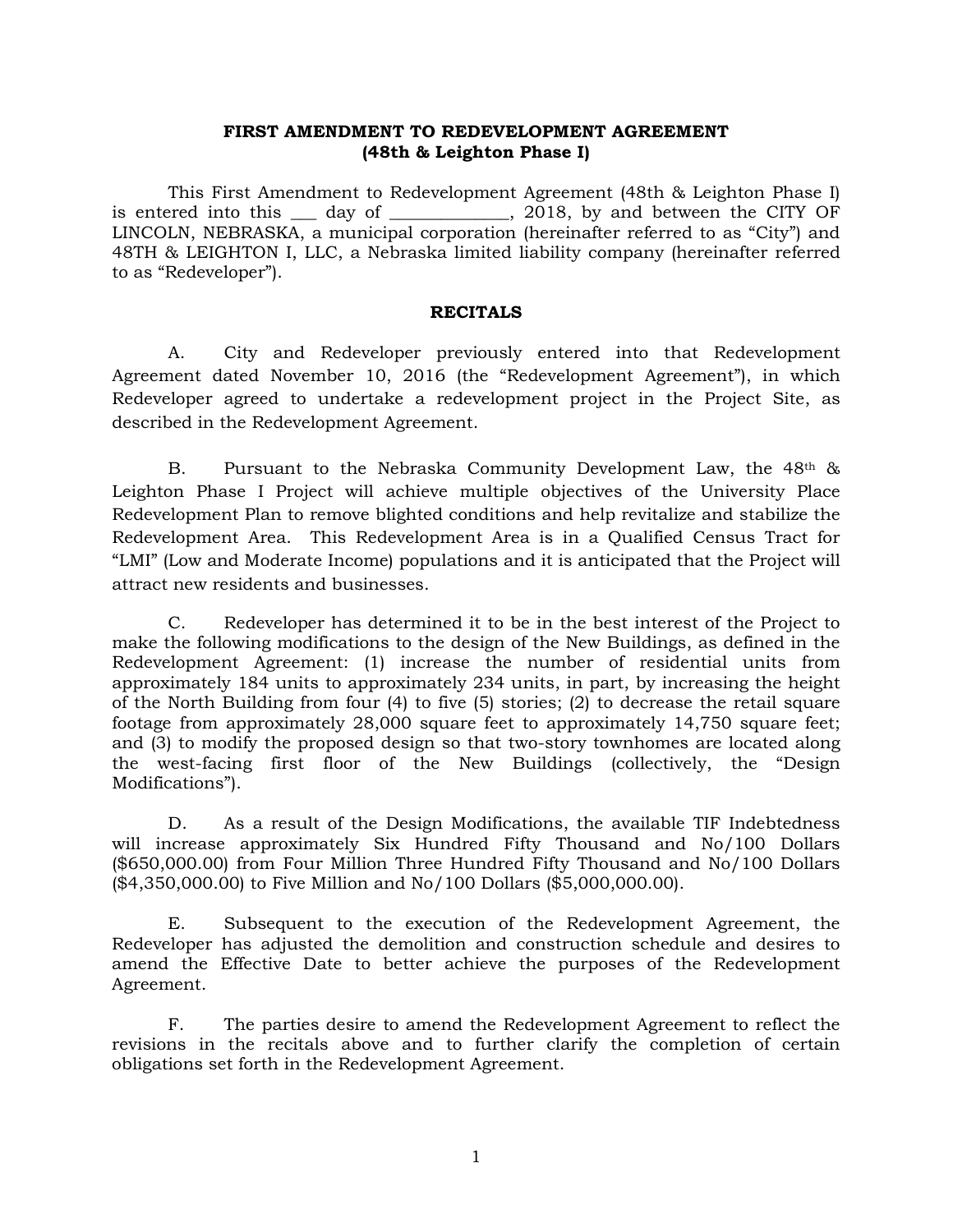NOW, THEREFORE, in consideration of the above Recitals which are hereby made a part of this First Amendment to Redevelopment Agreement, the mutual covenants contained herein, and other good and valuable consideration, the receipt of which is hereby acknowledged, the parties agree as follows:

1. **Recital C. Design**. Subsections (3) and (4) of Recital C shall be deleted and replaced with the following language:

"(3) Design and construction of a five story building ("South Building") consisting of retail uses located on the east frontage of the first floor and residential units located on the west frontage of the first floor and the entirety of the second through fifth floors.

(4) Design and construction of a five story building ("North Building") consisting of retail uses located on the east frontage of the first floor and residential units located on the east frontage and south frontage of the first floor and the entirety of the second through fifth floors. The South Building and the North Building may be collectively referred to herein as "New Buildings", and combined they shall contain approximately 14,750 square feet of retail space and 234 dwelling units."

2. **Section 201(A)(i). Project Site Acquisition Assistance**. Section 201(A)(i) is hereby deleted and replaced with the following language:

"The City agrees to assist in Redeveloper's acquisition of the Project Site by providing a grant from TIF Bond Proceeds (defined below) to the Redeveloper in the amount of Two Million Nine Hundred Eleven Thousand Five Hundred and No/100 Dollars (\$2,911,500.00) to reimburse the Redeveloper for its cost to acquire the Project Site as provided in Section 503(A) below."

3. **Section 304. Commencement and Completion Deadline for New Buildings.** Section 304 is hereby deleted and replaced with the following language:

"The Redeveloper shall commence Site Preparation for the New Buildings on the Project Site within ninety (90) days following acquisition of the Project Site and shall use its best efforts to substantially complete the New Buildings on or before December 31, 2019."

4. **Section 502(A). Issuance of TIF Bond Indebtedness.** Section 502(A) is hereby deleted and replaced with the following language:

"The City shall issue TIF Bond Indebtedness in the aggregate principal sum not to exceed Five Million and No/100 Dollars (\$5,000,000.00) to be purchased by the Redeveloper or its Lender ("**TIF Bond Purchaser**") and receive TIF Bond Proceeds from TIF Bond Purchaser to be deposited into a City fund account (the "**TIF Bond Project Account**") for payment of the TIF Bond Priority Expenses set forth in Section 503A below."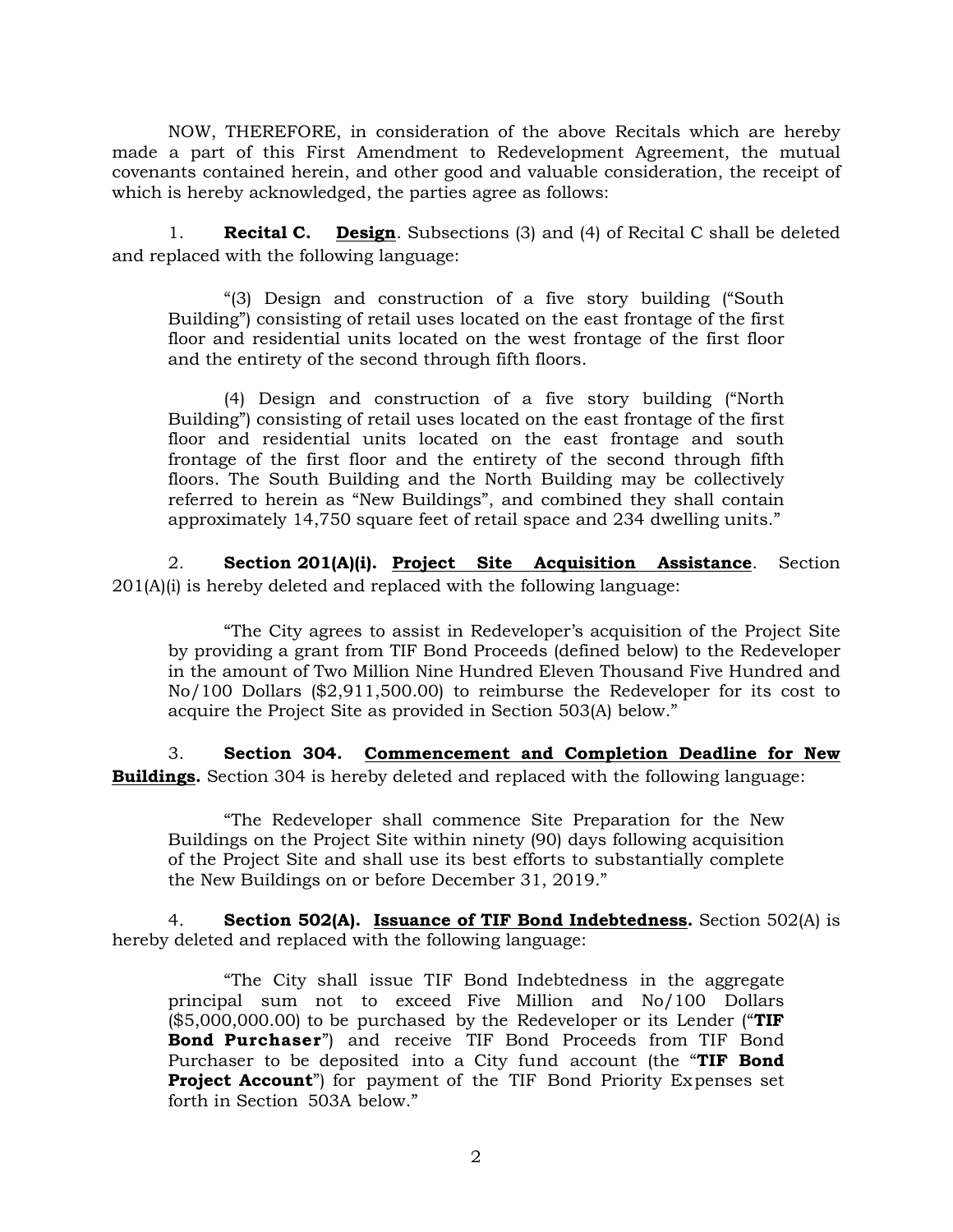5. **Section 503(A). Use of TIF Bond Proceeds.** The second and third subparagraphs of Section 503(A) shall be deleted and replaced with the following language:

"SECOND PRIORITY EXPENSE: Payment of grant or grants in the amount of \$2,911,500.00 to reimburse Redeveloper for a portion of the costs of Site Acquisition.

THIRD PRIORITY EXPENSE: Payment of a grant or grants in the amount of \$1,325,000.00 for some or all of the costs of Site Preparation."

6. **Section 913. Effective Date of Ad Valorem Tax Provision.** The first sentence of Section 913 shall be deleted and replaced with the following language:

"At the request of the Redeveloper, the Effective Date of the Ad Valorem Tax Provision shall be January 1 of the year of Substantial Completion of the New Buildings, currently projected to be January 1, 2019."

7. **Exhibit "C"**. **Sources and Uses.** Exhibit "C" shall be deleted and replaced with the Sources and Uses attached and incorporated herein as Exhibit "C".

8. **Reconfirm all other Terms**. All provisions of the Redevelopment Agreement not expressly amended herein shall remain in full force and effect.

## **[Signature and notary page follows]**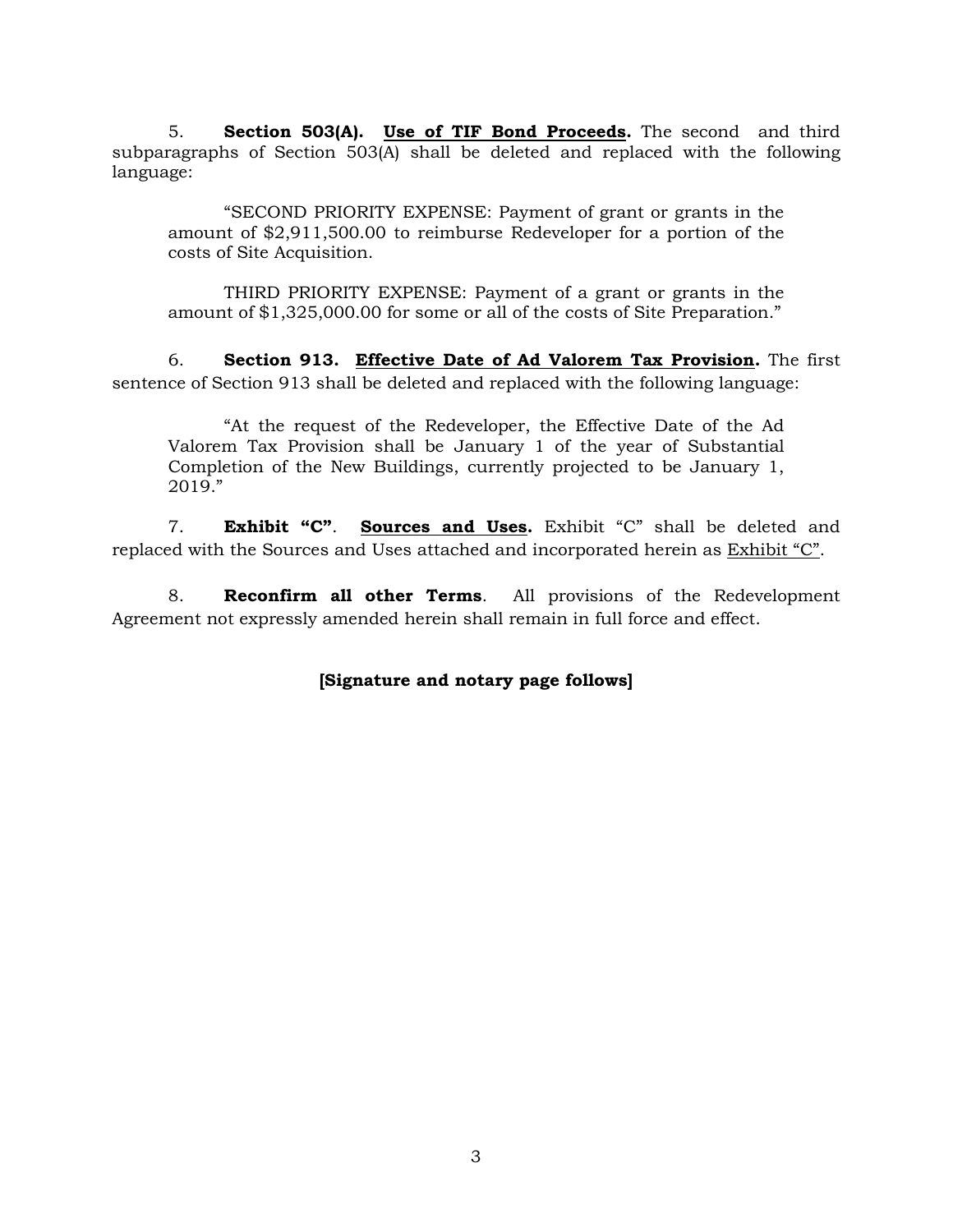This First Amendment to Redevelopment Agreement is dated as of the date first written above.

#### **"CITY"**

CITY OF LINCOLN, NEBRASKA, ATTEST: a municipal corporation

By: \_\_\_\_\_\_\_\_\_\_\_\_\_\_\_\_\_\_\_\_\_\_\_ By: City Clerk Chris Beutler, Mayor

STATE OF NEBRASKA (1) ) ss COUNTY OF LANCASTER )

The foregoing instrument was acknowledged before me this \_\_\_\_ day of \_\_\_\_\_\_\_, 2018 by Chris Beutler and Teresa J. Meier, Mayor and City Clerk, respectively, of the City of Lincoln, Nebraska, a municipal corporation, on behalf of the municipal corporation.

Notary Public

### **"REDEVELOPER"**

48TH & LEIGHTON I, LLC, a Nebraska limited liability company

By:

Chris Erickson, Manager

STATE OF NEBRASKA

) ss COUNTY OF \_\_\_\_\_

The foregoing instrument was acknowledged before me this \_\_\_\_ day of \_\_\_\_\_\_\_\_, 2018 by Chris Erickson, Manager, of 48th & Leighton I, LLC, a Nebraska limited liability company, on behalf of the company.

Notary Public